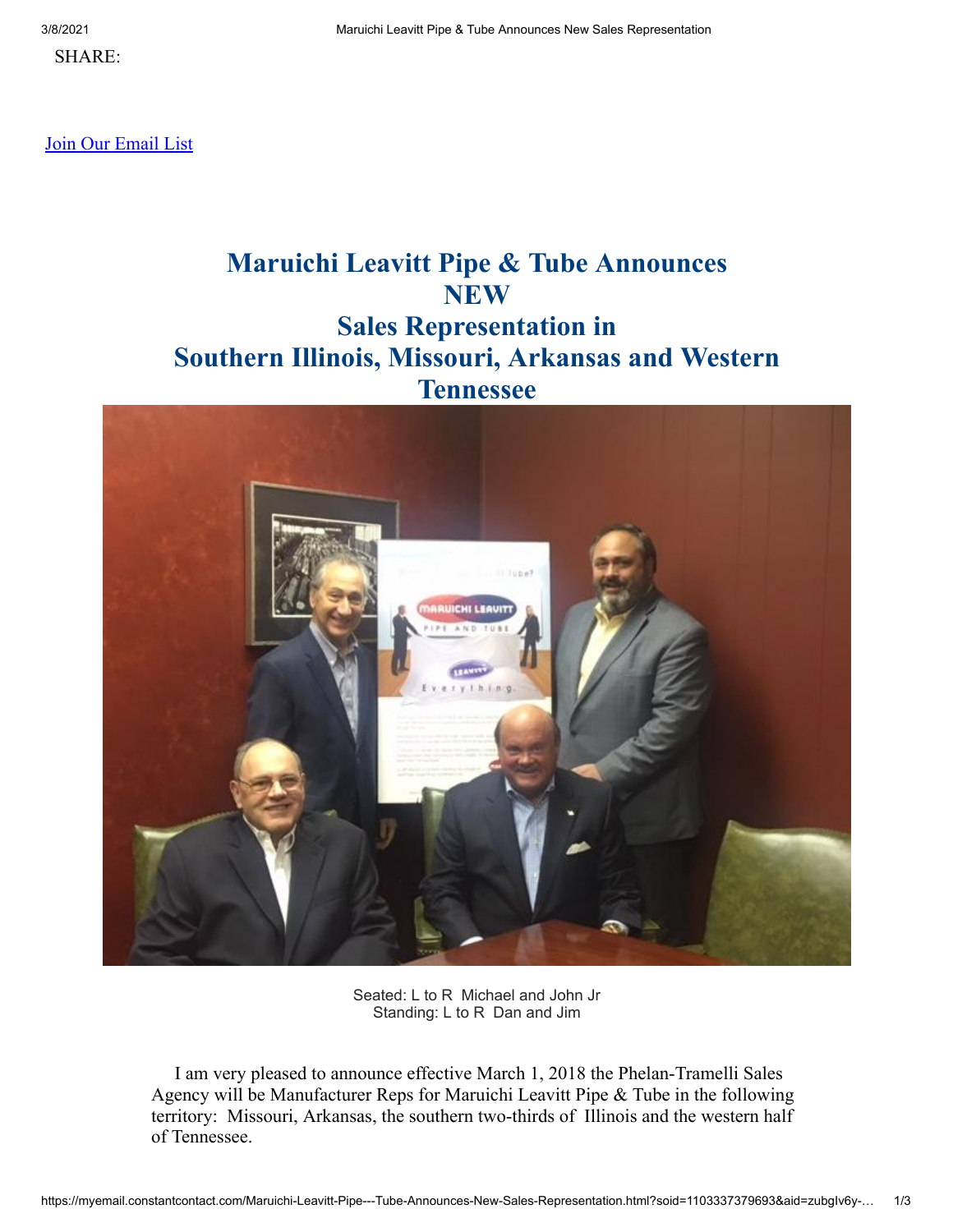3/8/2021 Maruichi Leavitt Pipe & Tube Announces New Sales Representation

 The Phelan Tramelli Sales Agency, located in St. Louis, Missouri has been in business since 1958. This highly respected Sales Agency is currently represented by the four Tramelli brothers Dan, John Jr., Jim and Michael, sons of the original cofounder John J. Tramelli.

 Please join me in welcoming the Tramelli Family in to our family as Phelan-Tramelli begins their association with Maruichi Leavitt.

All the Best,

Parthan

Patrick J. Knutson Director of Sales

*Contact Information*

#### **Phelan-Tramelli Sales Agency, Inc.**

Office: 314-727-3400

**Dan Tramelli, Manufacturer's Representative (AR, MO, TN)** Cell Phone: 314.807.1194 E-mail: **[dtramelli@phelantramelli.com](mailto:dtramelli@phelantramelli.com)**

**John V. Tramelli Jr., Manufacturer's Representative (IL, MO)** Cell Phone: 314.520.5236 E-mail: **[jrtramelli@phelantramelli.com](mailto:jrtramelli@phelantramelli.com)**

### **Michael Tramelli, Manufacturer's Representative**

Cell Phone: 314.808.5700 E-mail: **[mtramelli@phelantramelli.com](mailto:mtramelli@phelantramelli.com)**

**Jim Tramelli, Manufacturer's Representative (MO)**

Cell Phone: 314.792.5551 E-mail: **[jtramelli@tipstl.com](mailto:jtramelli@tipstl.com)**

#### **Maruichi Leavitt Pipe & Tube, Inc.**

**Bianca Ivancevich, Inside Sales (Illinois)** Direct: 773-881-2657 E-mail: **[bivancevich@leavitt-tube.com](mailto:bivancevich@leavitt-tube.com)**

**Jim Frick, Inside Sales (Arkansas, Missouri, Tennessee)** Direct: 773-881-2610 E-mail: **[jfrick@leavitt-tube.com](mailto:jfrick@leavitt-tube.com)**

**Pat Knutson, Director of Sales** Direct: 773-881-2653 E-mail: **[pknutson@leavitt-tube.com](mailto:pknutson@leavitt-tube.com)**